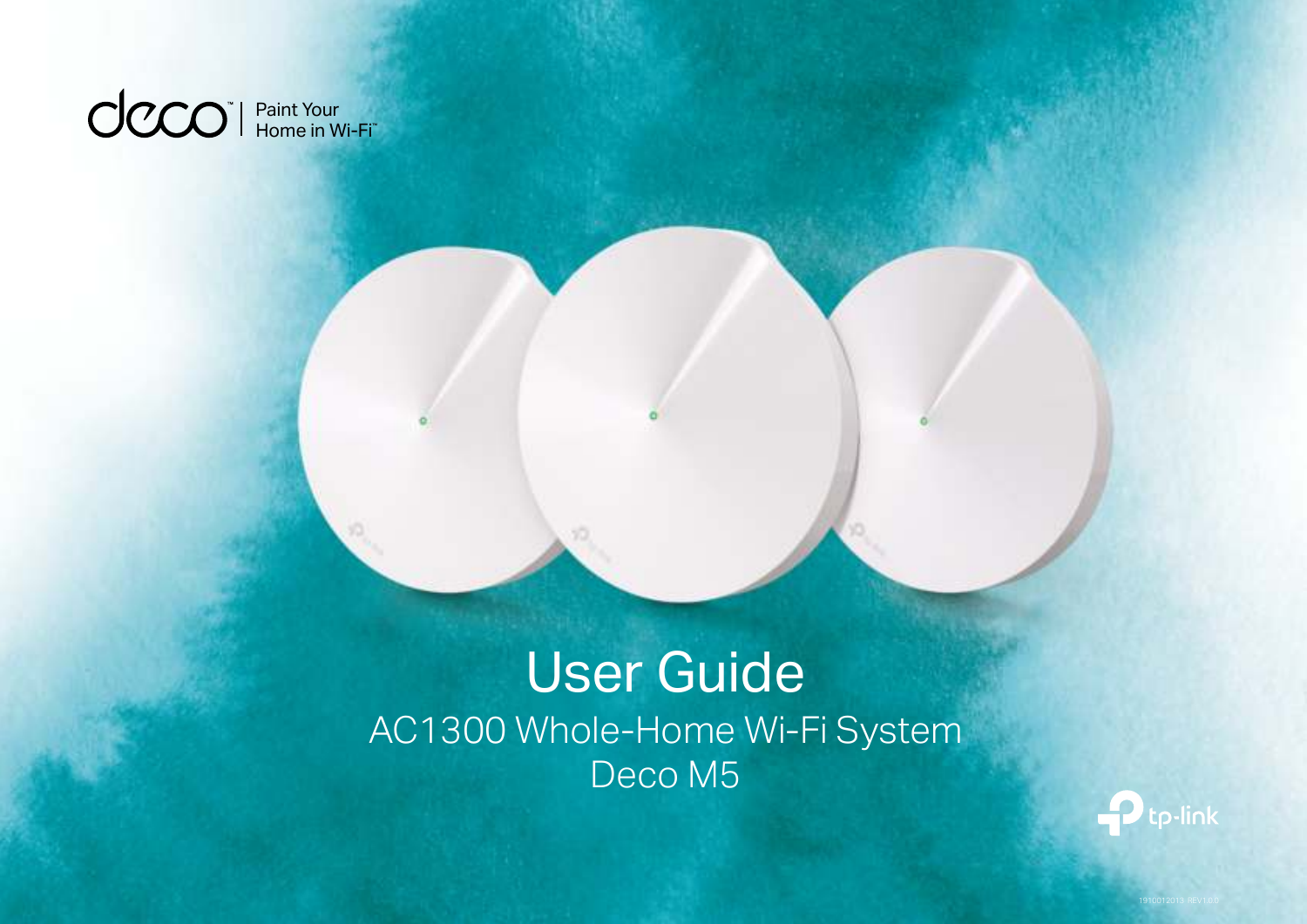## Contents

| Appearance monumental control 2 |
|---------------------------------|
|                                 |
|                                 |
|                                 |
|                                 |
|                                 |
|                                 |
|                                 |
|                                 |
|                                 |
|                                 |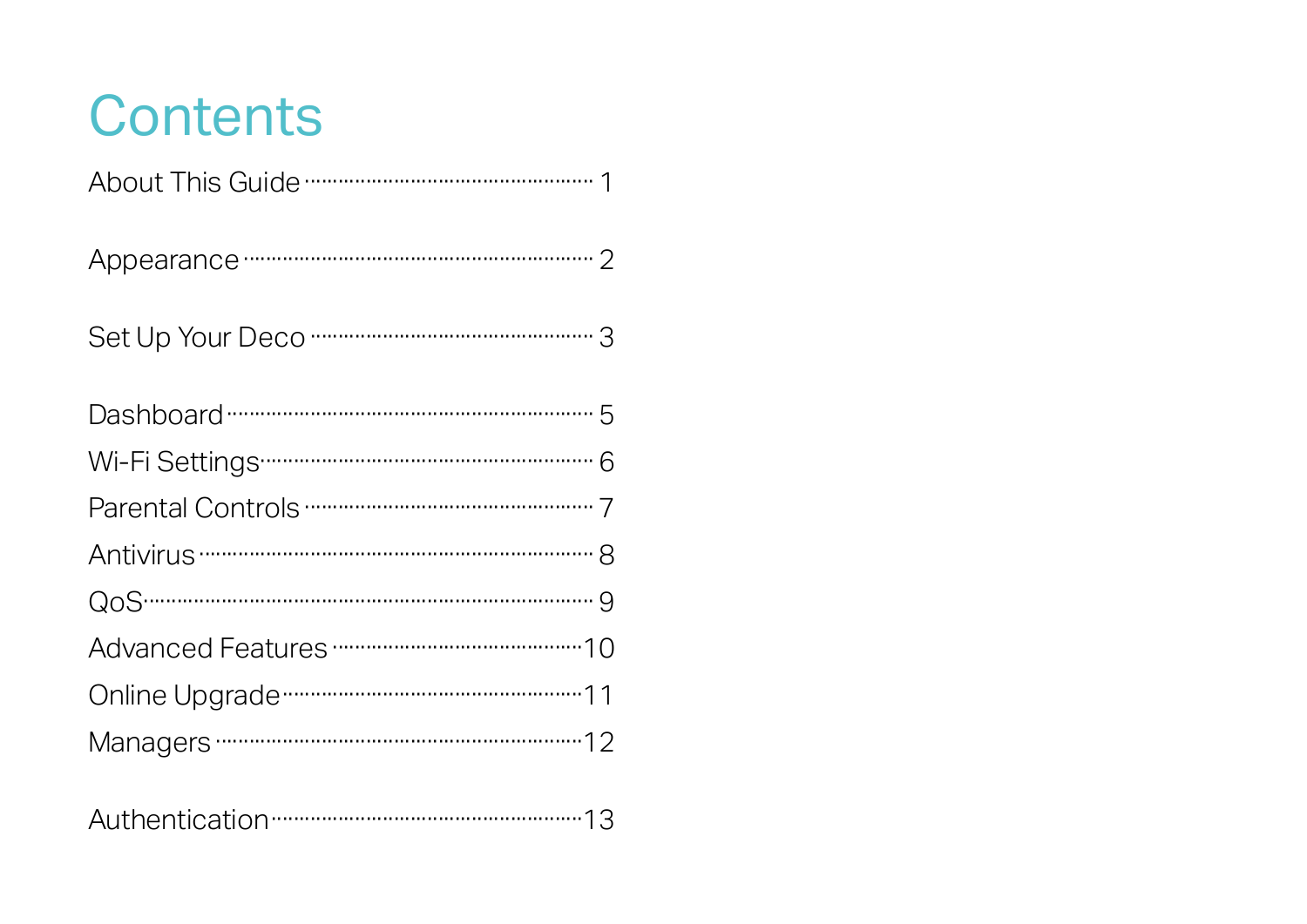## About This Guide

This guide provides a brief introduction to Deco Whole-Home Wi-Fi System and the Deco app, as well as regulatory information.

Please note that features of Deco may vary slightly depending on the model and software version you have, and on your location, language and internet service provider. All images, parameters and descriptions documented in this guide are used for demonstration only.

## **Conventions**

In this guide, the following conventions are used:

| Convention            | <b>Description</b>                                                                                          |  |
|-----------------------|-------------------------------------------------------------------------------------------------------------|--|
| Deco                  | Stands for Deco Whole-Home Wi-Fi System/Unit.                                                               |  |
| <b>Underline</b>      | Hyperlinks are in teal and underlined. You can click to<br>redirect to a website or a specific section.     |  |
| Teal                  | Key information appears in teal, including management<br>page text such as menus, items, buttons and so on. |  |
| Note:                 | Ignoring this type of note might result in a malfunction<br>or damage to the device.                        |  |
| <i><b>⊘</b></i> Tips: | Indicates important information that helps you make<br>better use of your device.                           |  |

## More Info

- Specific product information can be found on the product page at http://www.tp-link.com.
- A Technical Support Forum is provided for you to discuss our products at http://forum.tp-link.com.
- Our Technical Support contact information can be found at the Help center of the Deco app and the Contact Technical Support page at http://www.tp-link.com/support.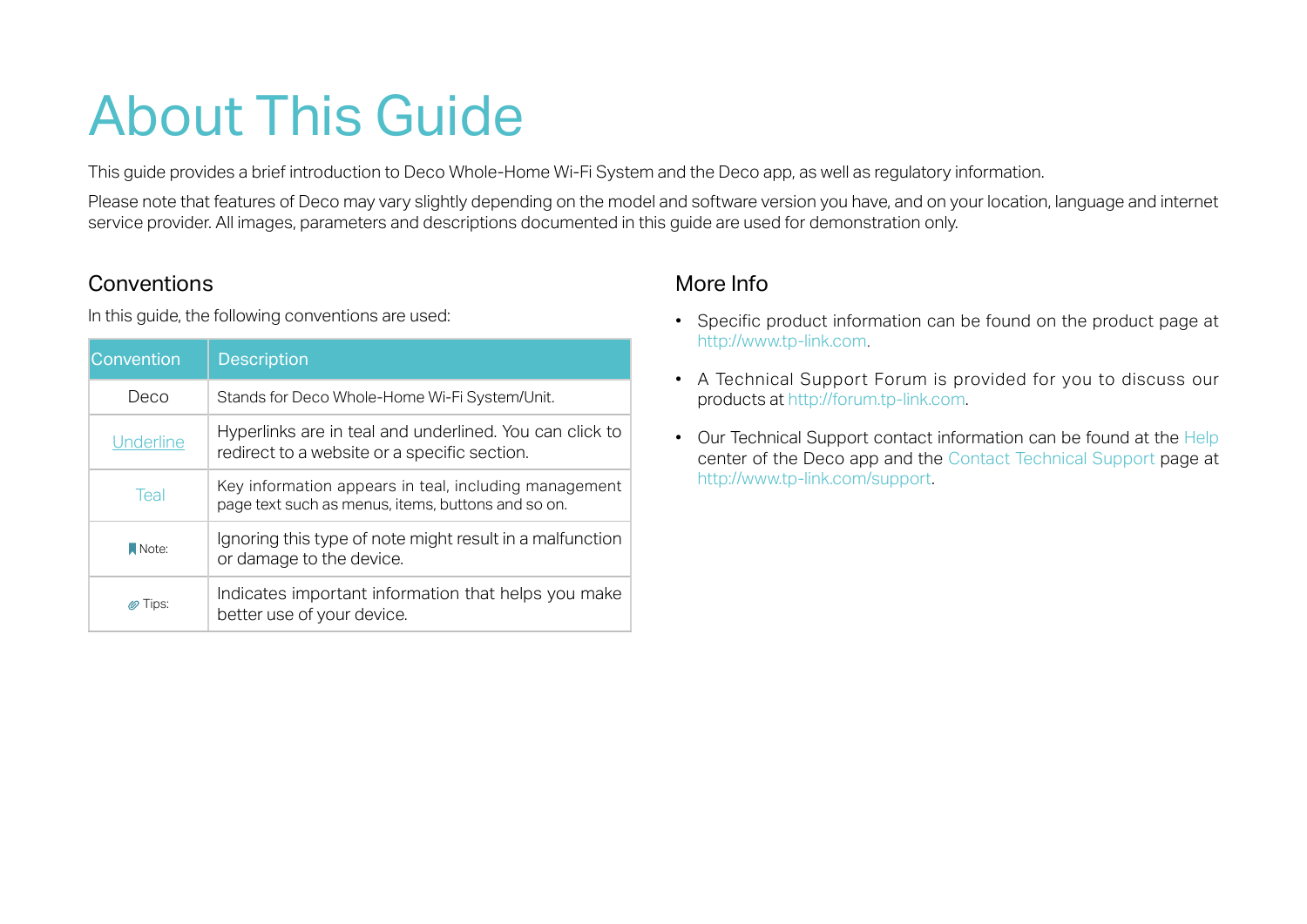## Appearance

Each Deco has an LED that changes color according to its status, two RJ-45 Ethernet ports and a power slot. See the explanation below:

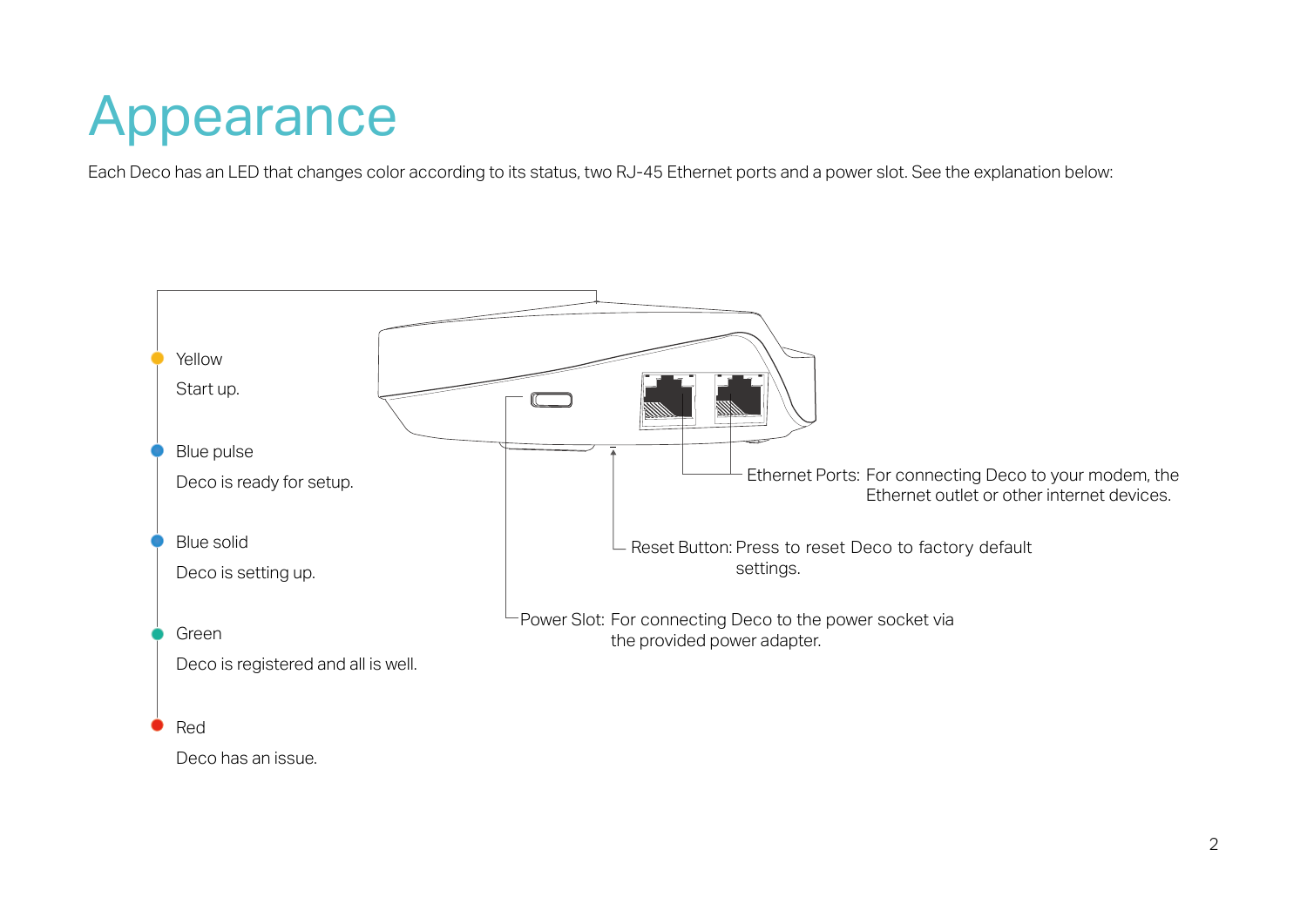## Set Up Your Deco

Follow the steps below to set up your Deco Whole-Home Wi-Fi system.

### 1. Download and install the Deco app

Scan the QR code below or go to Google Play or the Apple App Store to download the Deco app.

Install the app on your Android or iOS smartphone or tablet.



### 2. Log in or sign up with TP-Link ID

Open the app. Use your TP-Link ID to log in.

If you don't have a TP-Link ID, tap Sign Up. The Deco app will guide you through the rest.



### 3. Connect your modem to Deco

Find and power off your modem. Connect your Deco to the modem and power them both on.

If you don't have a modem, connect the Ethernet outlet directly to your Deco.

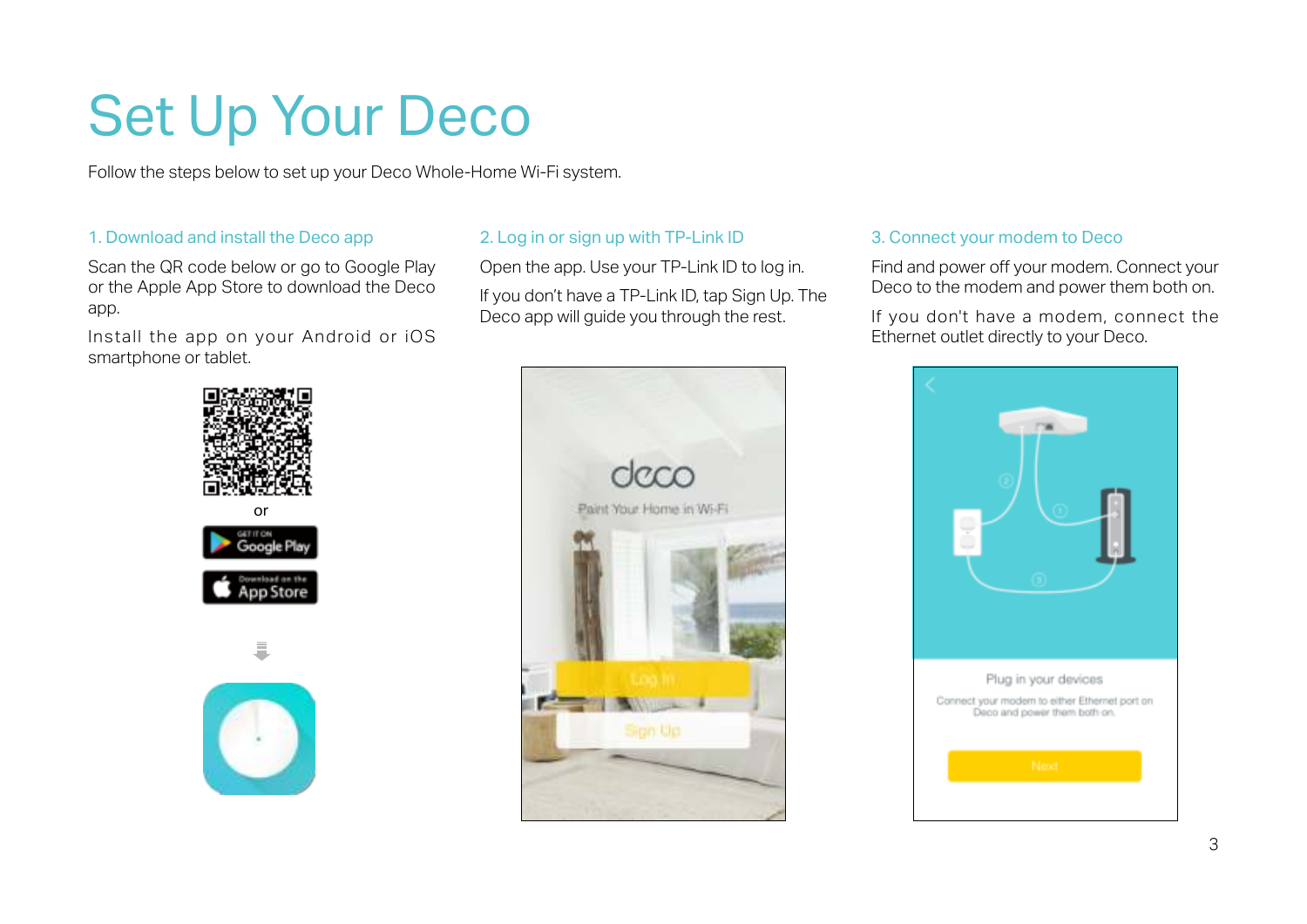## Set Up Your Deco

Follow the steps below to set up your Deco Whole-Home Wi-Fi system.

### 4. Select a location

Select a location for this Deco. If its location is not listed, you can create a new one by choosing Custom.

### 5. Create your Wi-Fi network

Set a network name and a password. These will be the name and password you use to connect your devices to Wi-Fi.

### 6. Add more Decos

You can add more Decos to expand Wi-Fi coverage. The app will guide you through the process of adding more Decos one by one.

| Where have you placed this Deco?                                                       |    |
|----------------------------------------------------------------------------------------|----|
| Setting each Detrin bruillers is a great way to<br>sail them apart in the lend." - 111 |    |
| Bedroom                                                                                | -6 |
| Hallway.                                                                               |    |
| Kitchen                                                                                |    |
| Living Room                                                                            |    |
| Master Bedroom                                                                         |    |
| Office                                                                                 |    |
| Study                                                                                  |    |
|                                                                                        |    |



| Complete.<br>You-can now corriect your devices to this network:<br>TP-Link Deitir |
|-----------------------------------------------------------------------------------|
|                                                                                   |
| l'mi dane for now                                                                 |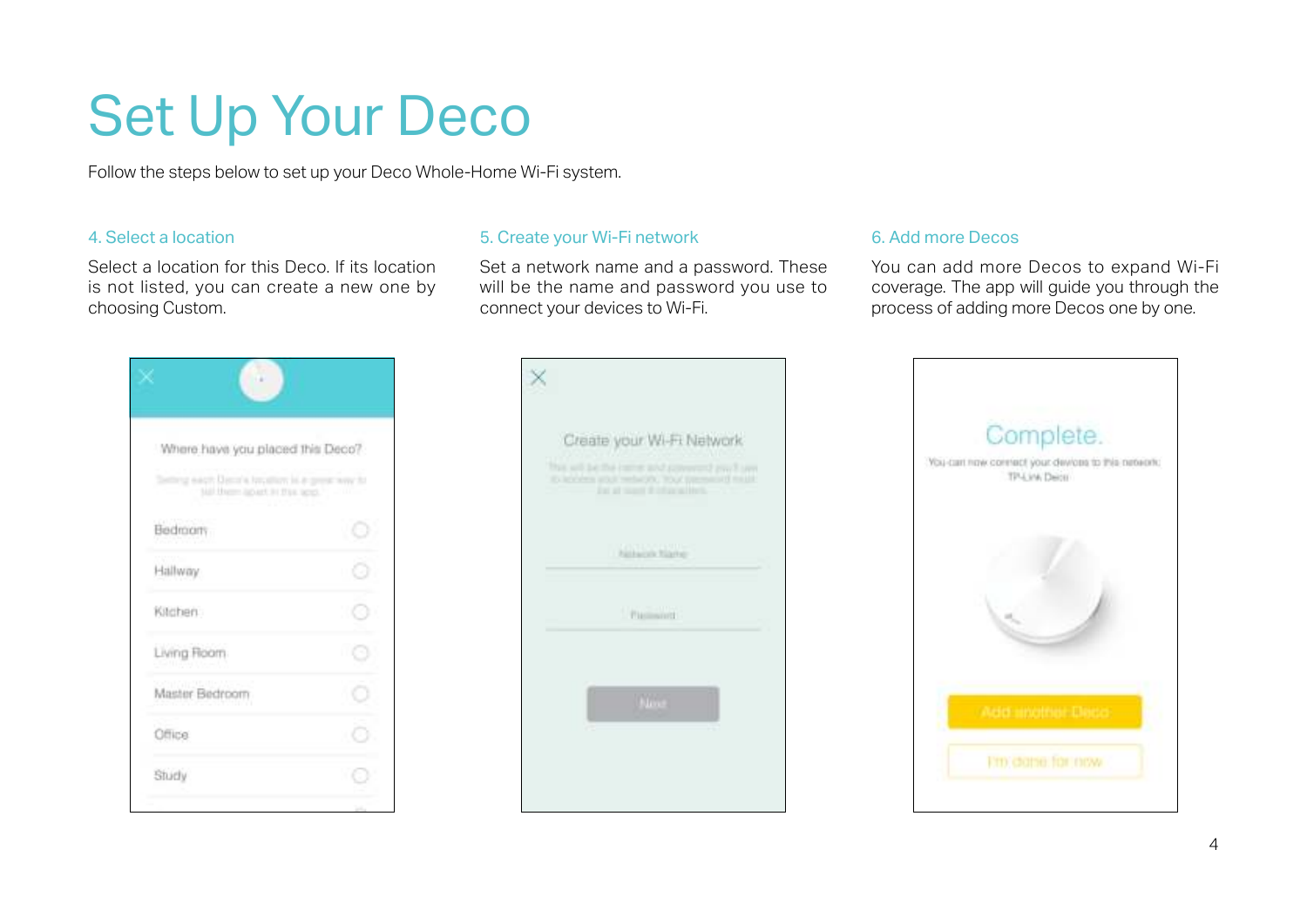## **Dashboard**

After you successfully set up your Deco network, you will see the dashboard of the Deco app. Here you can view the working status of all Decos, test the internet speed, check the connected devices and manage your network.





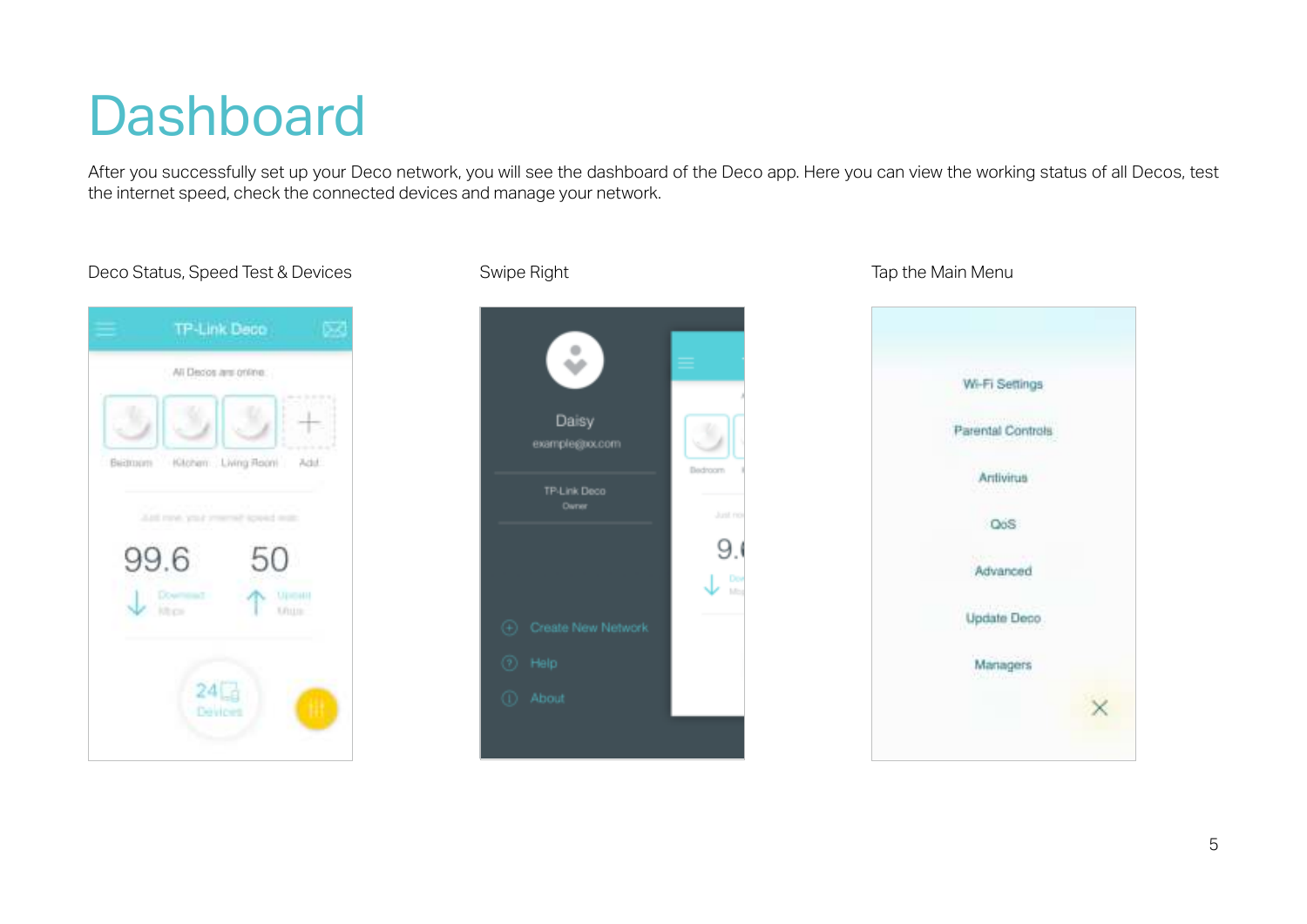## Wi-Fi Settings

Customize the network name and password of your main network or create a separate network just for guests. You can set a guest network name and an easy-to-remember password. You can shake your device to share the network details easily with family and friends.

### Enable Guest Network Create Network Name and Password Shake to Share

|                                                                            | Wi-Fi Settings         |  |
|----------------------------------------------------------------------------|------------------------|--|
| Main Network                                                               |                        |  |
| Filippine Feleron<br>TP-Link Decir<br>Pateelimi<br>12345670<br>un na Kilia |                        |  |
|                                                                            | Guest Network          |  |
| Farmer H. Februa<br>Personnel                                              | TP-Low Deco, Guest     |  |
|                                                                            | TZ.<br>Share to Done - |  |

## **Guest Network** Network Name TP-Link Deco\_Guest Password (Optional) At least 8 characters

# $\times$ Which one to share? Main Natwork Guest Network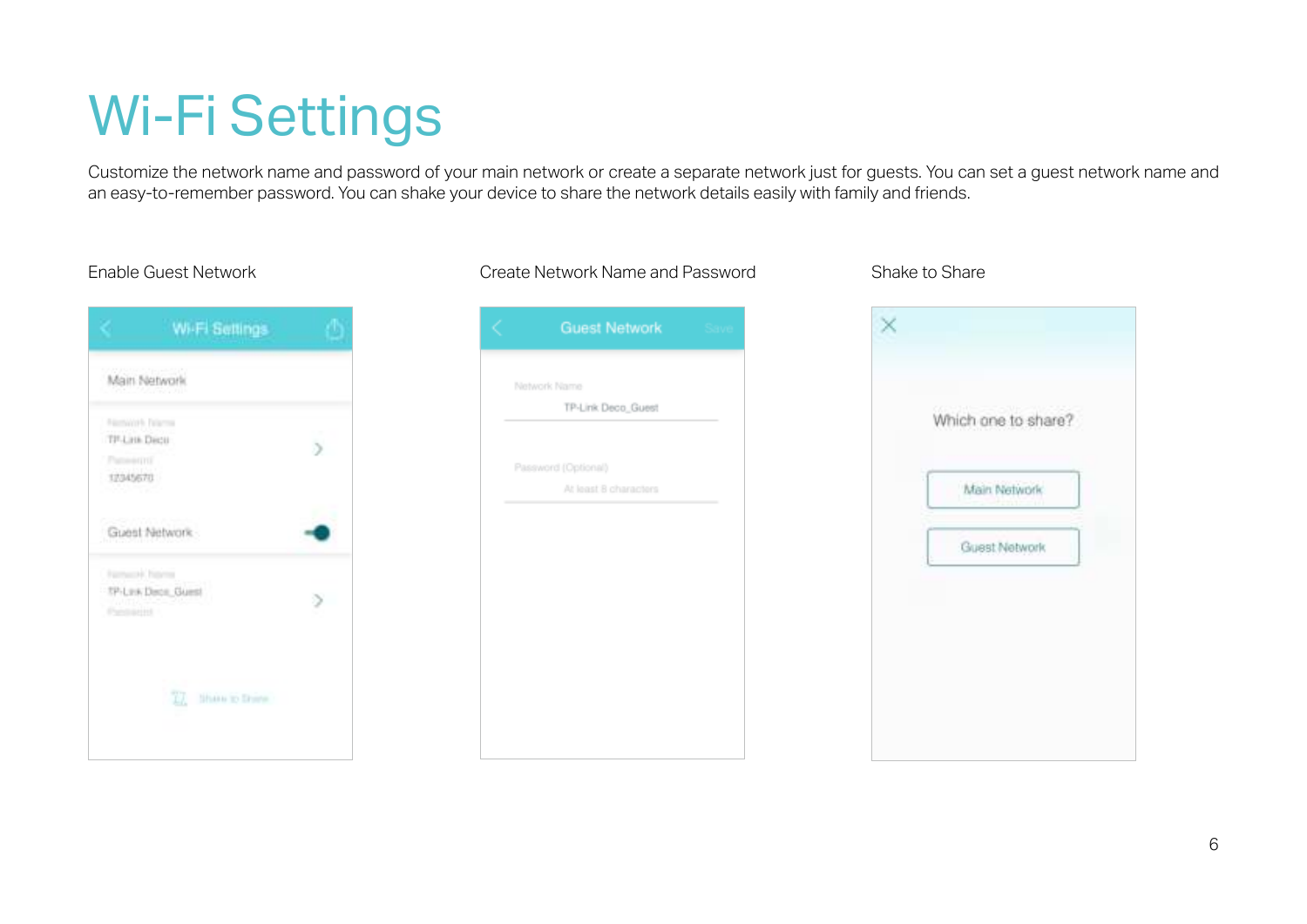## Parental Controls

Create profiles for family members and specify the devices that belong to each. Set individualized parental controls including when and for how long each person can access the internet. Block inappropriate content and pause the internet if necessary.





### Insights Filter Level Time Controls

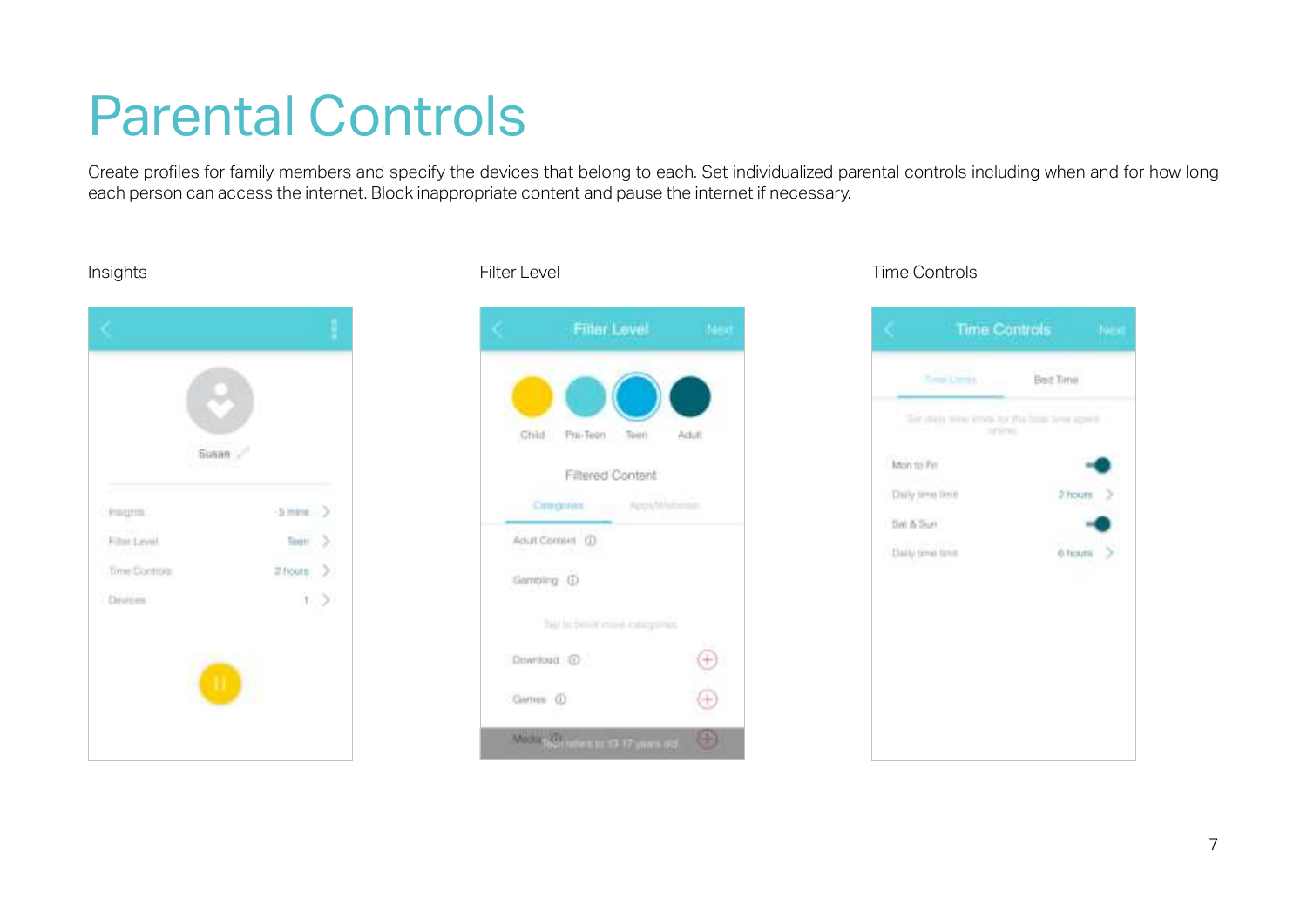## Antivirus

There are three ways Deco ensures your home network remains safe: by blocking malicious websites, by protecting the system and applications against external attacks and eliminating vulnerabilities, and by preventing infected devices from sending sensitive information outside your network.

|    | Malcous Content Filter (D)                   |  |
|----|----------------------------------------------|--|
| K, | Intrusion Prevention System (D)              |  |
|    | <sup>CH</sup> Infected Device Quarantine (C) |  |
|    |                                              |  |
|    | 19898                                        |  |



### Protection Enabled **Alert History** Alert History **Alert History** Protection Disabled

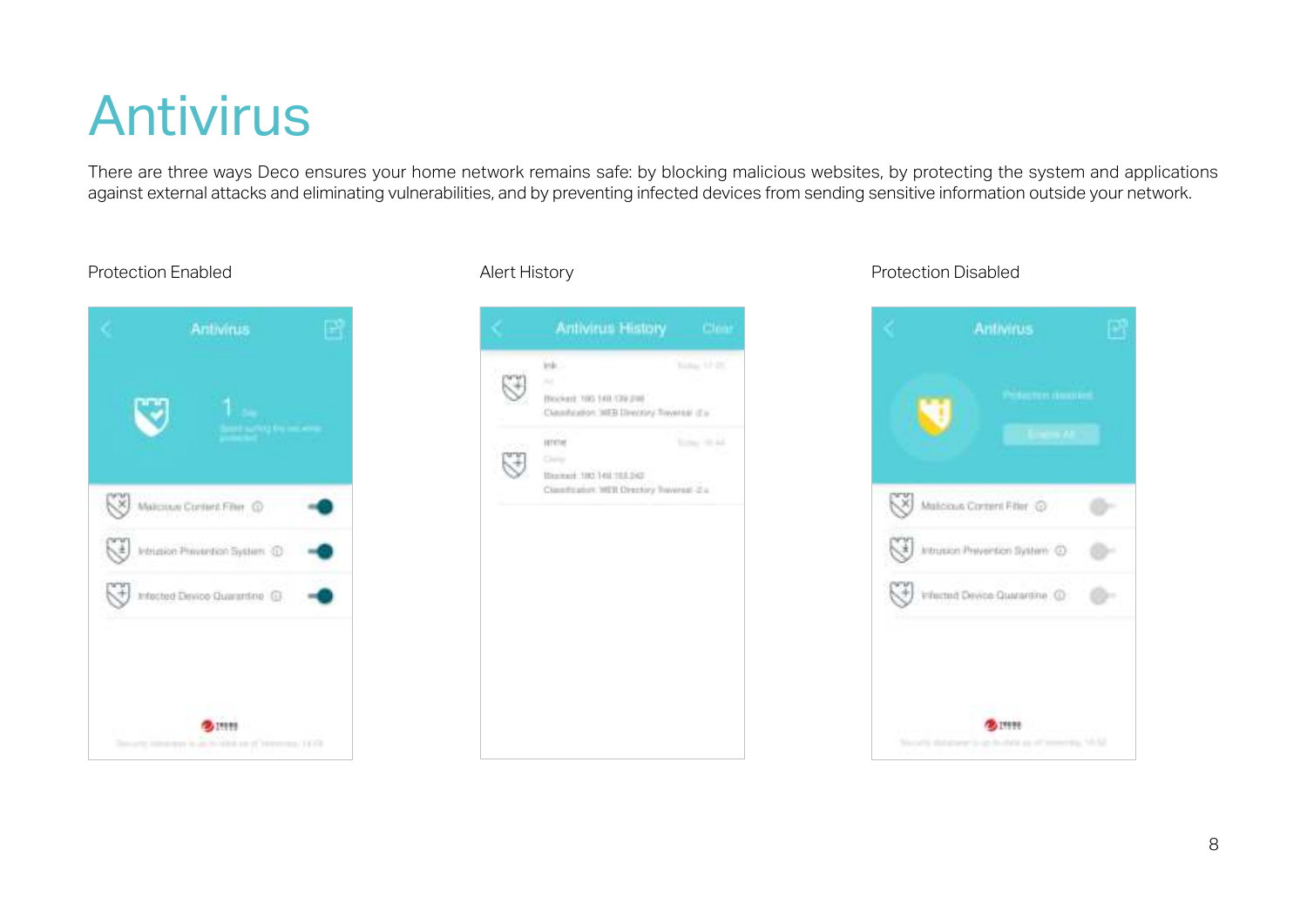## QoS

There are two ways to use the QoS (Quality of Service) function. You can prioritize the connection of a particular device for a set duration, such as a family member's laptop for one hour during a video call. You can also prioritize the online activity that's most important to the whole family, such as Streaming or Gaming.





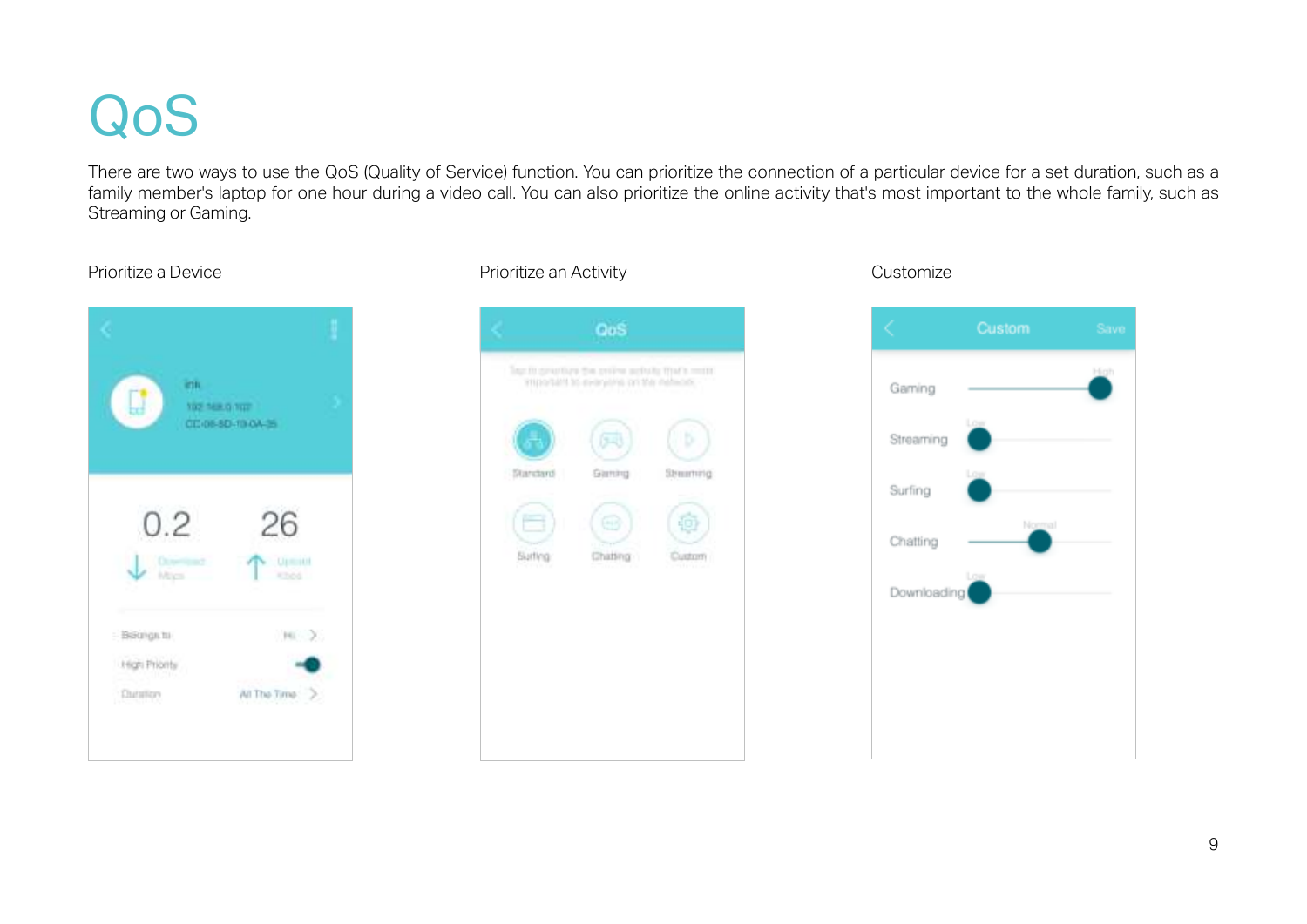## Advanced Features

Additional features are available under the Advanced menu. Modify WAN settings (IPv4 & IPv6), control Deco's LED and turn notifications off and on.

| frommit Convention Type<br>Dimanic (P) |  |
|----------------------------------------|--|
| IP Address<br>192.108.10.157           |  |
| Birtmet Mass.<br>255, 255, 255.0       |  |
| Detailt Group<br>192,166,10,1          |  |
| <b>Thirty DVE</b><br>192.168.10.1      |  |
| <b>Separatory DNE</b>                  |  |



### IPv4 IPv6 LED Control

| Night Mode                         |             |
|------------------------------------|-------------|
| hanying the LTD within 40 Army You | and permit  |
| Figitt                             | 22.00       |
| <b>Unit</b>                        | 07.00<br>am |
|                                    |             |
|                                    |             |
|                                    |             |
|                                    |             |
|                                    |             |
|                                    |             |
|                                    |             |
|                                    |             |
|                                    |             |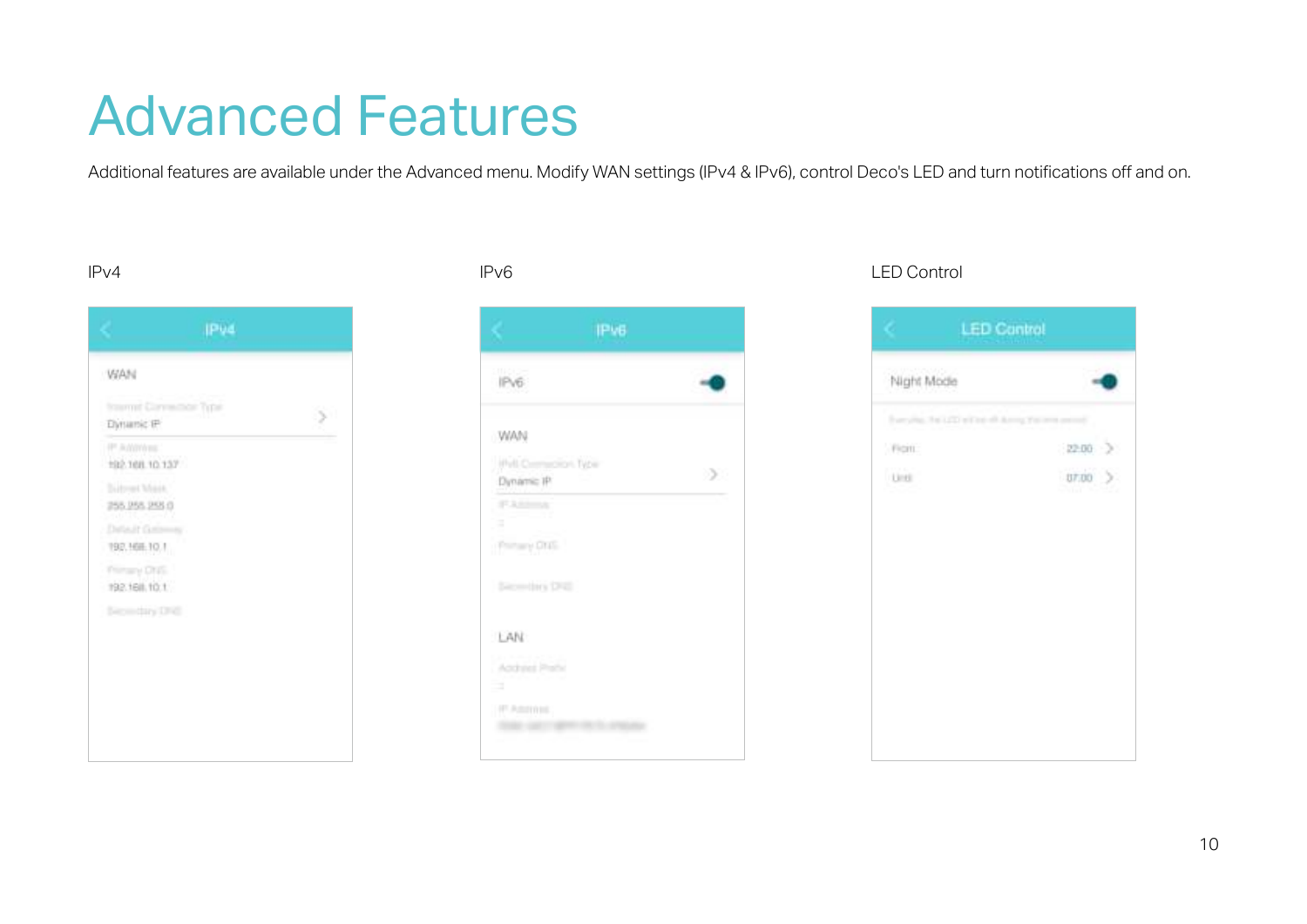## Online Upgrade

TP-Link is dedicated to improving product features and providing a better customer experience. Update Deco when prompted in the Deco app.





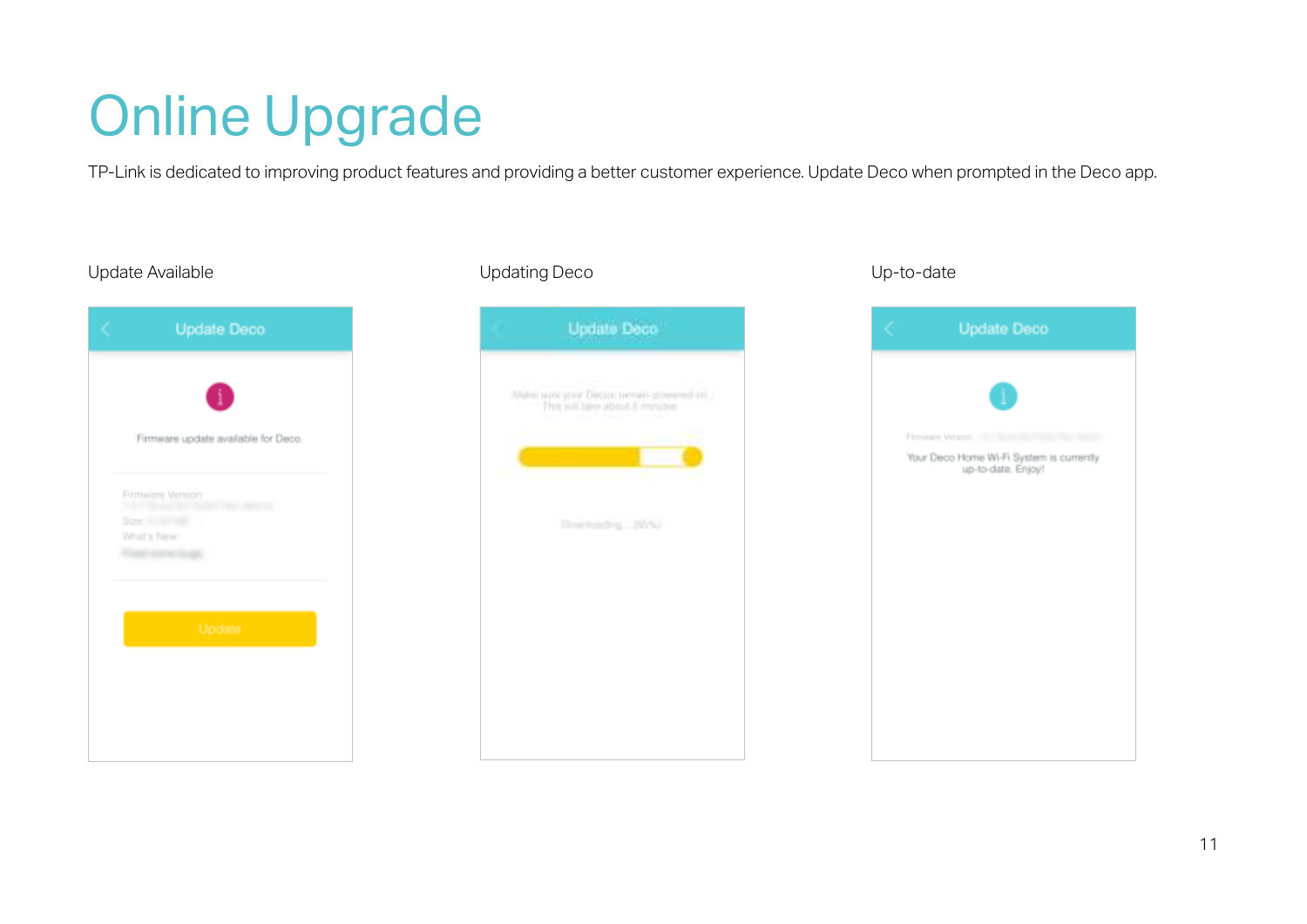## Managers

Add friends and family members to help manage your network. Each manager should have their own TP-Link ID.





### Add as Manager **Manager List** Manager List Remove a Manager List Remove a Manager

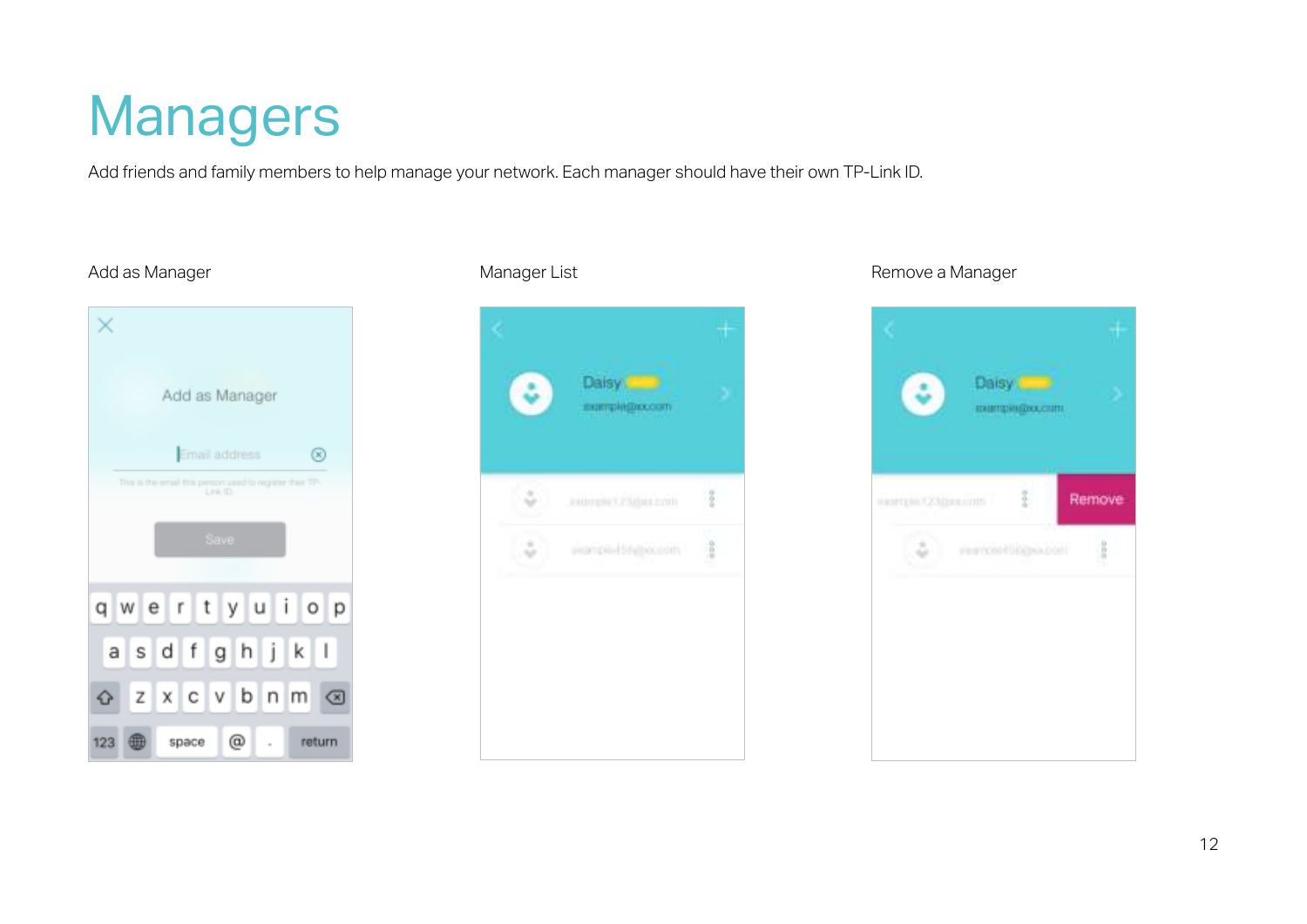## Authentication

## COPYRIGHT & TRADEMARKS

Specifications are subject to change without notice.  $\bullet$  tp-link is a registered trademark of TP-Link Technologies Co., Ltd. Other brands and product names are trademarks or registered trademarks of their respective holders.

No part of the specifications may be reproduced in any form or by any means or used to make any derivative such as translation, transformation, or adaptation without permission from TP-Link Technologies Co., Ltd. Copyright © 2017 TP-Link Technologies Co., Ltd. All rights reserved.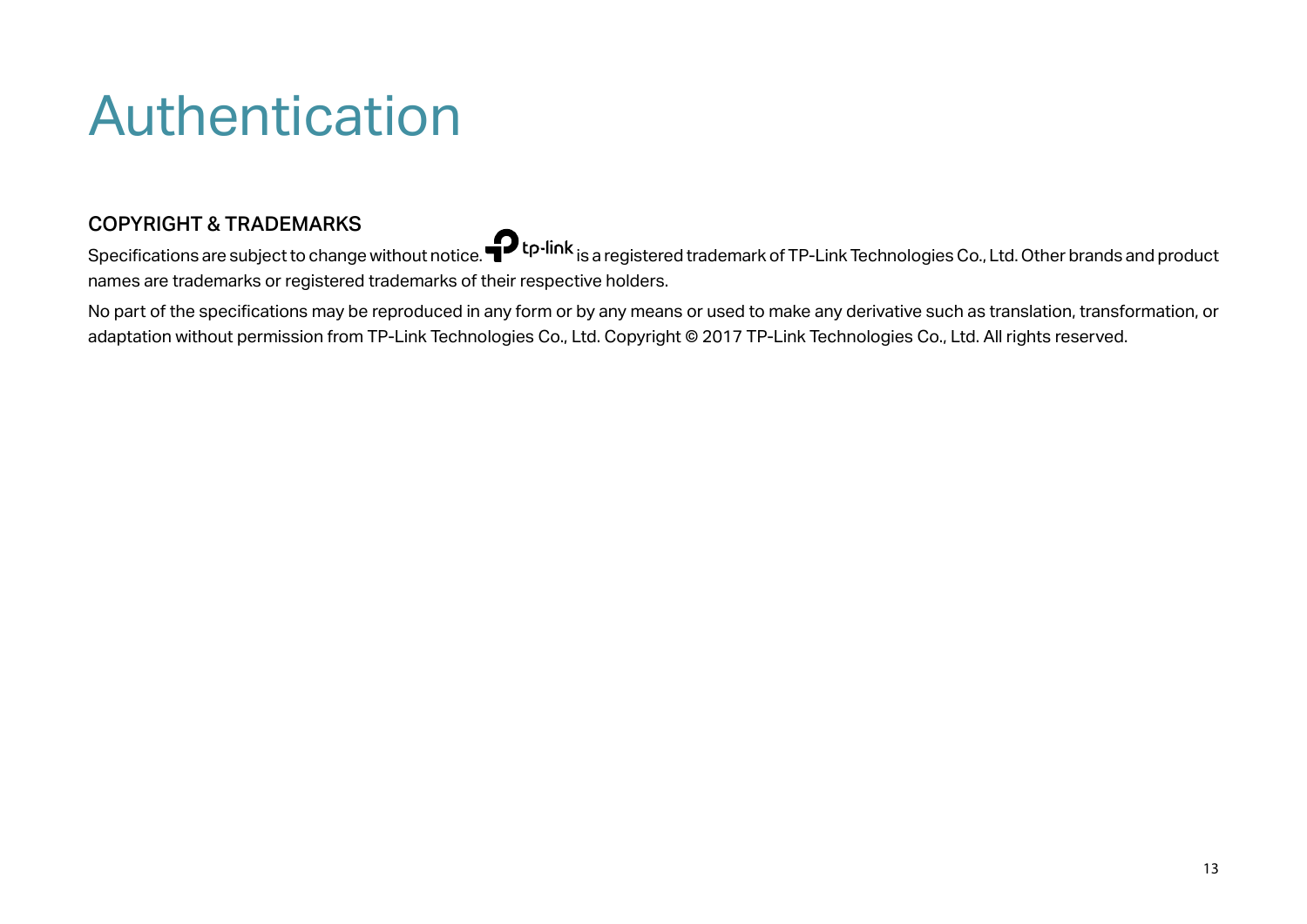## FCC STATEMENT

**FC** 

This equipment has been tested and found to comply with the limits for a Class B digital device, pursuant to part 15 of the FCC Rules. These limits are designed to provide reasonable protection against harmful interference in a residential installation. This equipment generates, uses and can radiate radio frequency energy and, if not installed and used in accordance with the instructions, may cause harmful interference to radio communications. However, there is no guarantee that interference will not occur in a particular installation. If this equipment does cause harmful interference to radio or television reception, which can be determined by turning the equipment off and on, the user is encouraged to try to correct the interference by one or more of the following measures:

- Increase the separation between the equipment and receiver.
- Connect the equipment into an outlet on a circuit different from that to which the receiver is connected.

This device complies with part 15 of the FCC Rules. Operation is subject to the following two conditions:

1. This device may not cause harmful interference.

2. This device must accept any interference received, including interference that may cause undesired operation.

Any changes or modifications not expressly approved by the party responsible for compliance could void the user's authority to operate the equipment.

Note: The manufacturer is not responsible for any radio or TV interference caused by unauthorized modifications to this equipment. Such modifications could void the user's authority to operate the equipment.

## FCC RF Radiation Exposure Statement

This equipment complies with FCC RF radiation exposure limits set forth for an uncontrolled environment. This device and its antenna must not be co-located or operating in conjunction with any other antenna or transmitter.

"To comply with FCC RF exposure compliance requirements, this grant is applicable to only Mobile Configurations. The antennas used for this transmitter must be installed to provide a separation distance of at least 20 cm from all persons and must not be co-located or operating in conjunction with any other antenna or transmitter."

## CE Mark Warning C C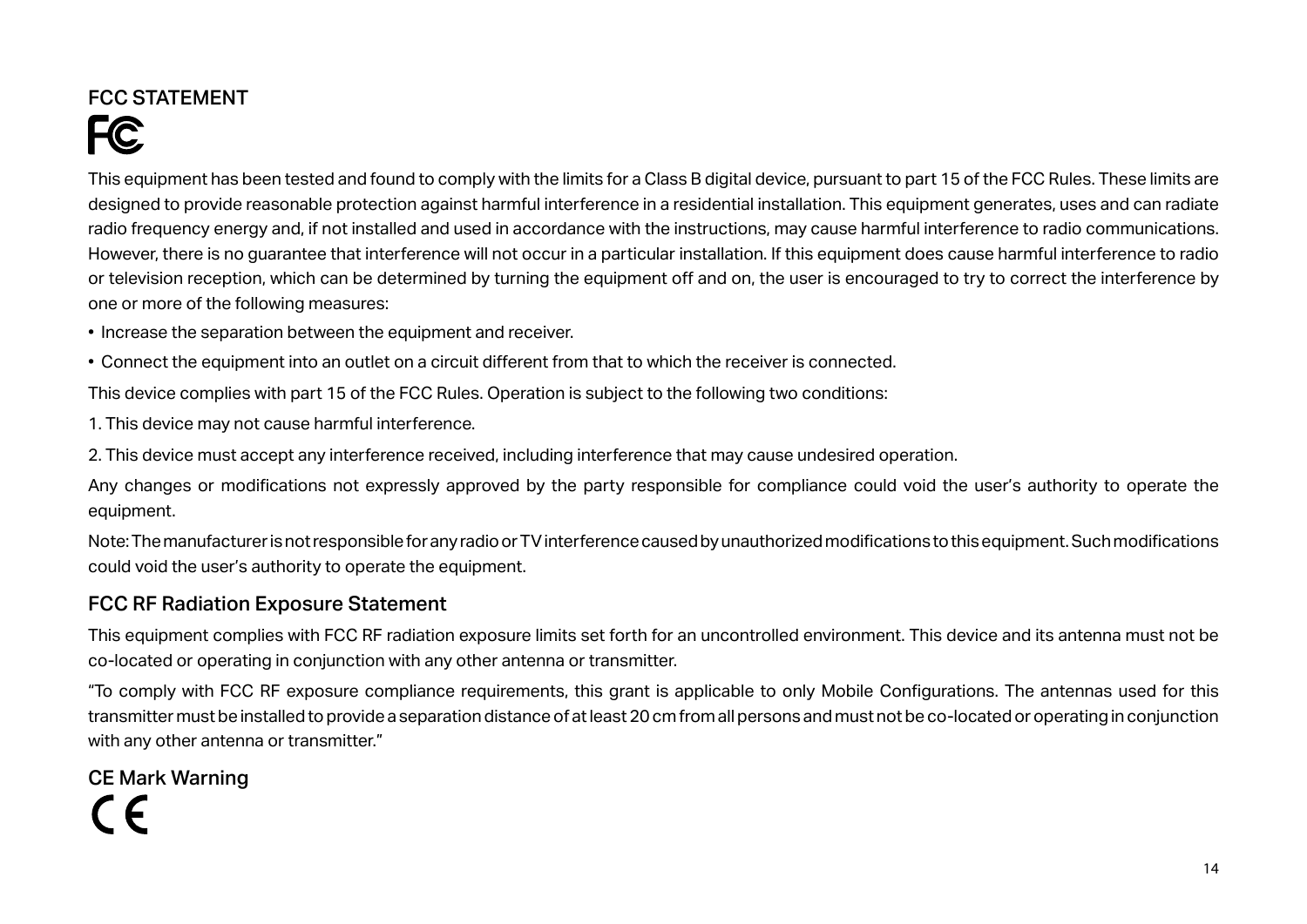This is a class B product. In a domestic environment, this product may cause radio interference, in which case the user may be required to take adequate measures.

## RF Exposure Information

This device meets the EU requirements (2014/53/EU Article 3.1a) on the limitation of exposure of the general public to electromagnetic fields by way of health protection.

The device complies with RF specifications when the device used at 20 cm from your body.

Restricted to indoor use.

## Canadian Compliance Statement

This device complies with Industry Canada license-exempt RSS standard(s). Operation is subject to the following two conditions:

- 1. This device may not cause interference, and
- 2. This device must accept any interference, including interference that may cause undesired operation of the device.

Le présent appareil est conforme aux CNR d'Industrie Canada applicables aux appareils radio exempts de licence. L'exploitation est autorisée aux deux conditions suivantes :

- 1. l'appareil ne doit pas produire de brouillage;
- 2. l'utilisateur de l'appareil doit accepter tout brouillage radioélectrique subi, meme si le brouillage est susceptible d'en compromettre le fonctionnement

## Caution:

- 1. The device for operation in the band 5150–5250 MHz is only for indoor use to reduce the potential for harmful interference to co-channel mobile satellite systems;
- 2. For devices with detachable antenna(s), the maximum antenna gain permitted for devices in the band 5725-5850 MHz shall be such that the equipment still complies with the e.i.r.p. limits specified for point-to-point and non-point-to-point operation as appropriate; and

The high-power radars are allocated as primary users (i.e. priority users) of the bands 5250-5350 MHz and 5650-5850 MHz and that these radars could cause interference and/or damage to LE-LAN devices.

## Avertissement:

1. Le dispositif fonctionnant dans la bande 5150-5250 MHz est réservé uniquement pour une utilisation à l'intérieur afin de réduire les risques de brouillage préjudiciable aux systèmes de satellites mobiles utilisant les mêmes canaux;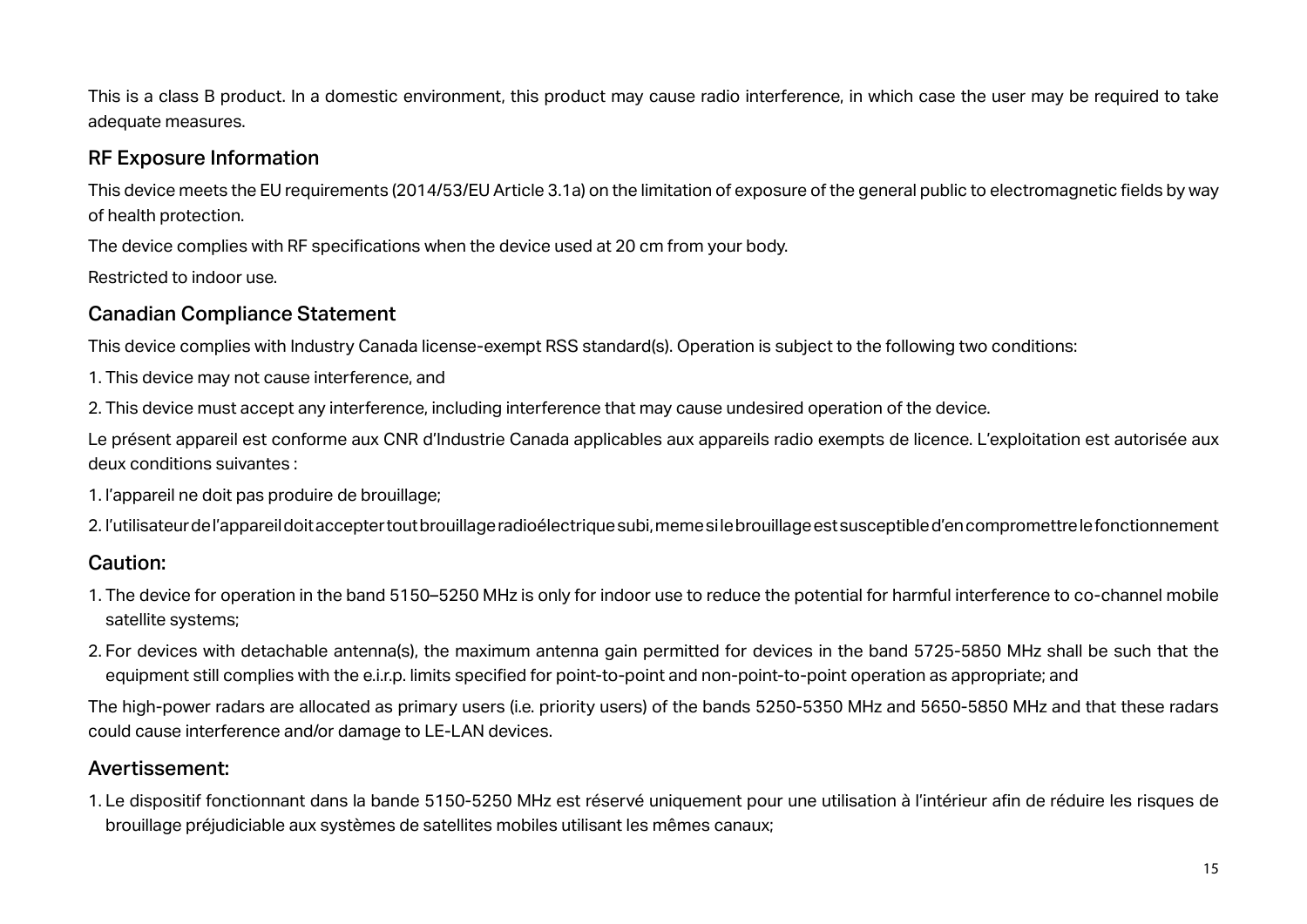2. Le gain maximal d'antenne permis pour les dispositifs avec antenne(s) amovible(s) utilisant la bande 5725-5850 MHz doit se conformer à la limitation P.I.R.E spécifiée pour l'exploitation point à point et non point à point, selon le cas.

En outre, les utilisateurs devraient aussi être avisés que les utilisateurs de radars de haute puissance sont désignés utilisateurs principaux (c.-à-d., qu'ils ont la priorité) pour les bandes 5745-5850 MHz et que ces radars pourraient causer du brouillage et/ou des dommages aux dispositifs LAN-EL.

### Radiation Exposure Statement:

This equipment complies with IC radiation exposure limits set forth for an uncontrolled environment. This equipment should be installed and operated with minimum distance 20cm between the radiator & your body.

### Déclaration d'exposition aux radiations:

Cet équipement est conforme aux limites d'exposition aux rayonnements IC établies pour un environnement non contrôlé. Cet équipement doit être installé et utilisé avec un minimum de 20 cm de distance entre la source de rayonnement et votre corps.

### Industry Canada Statement

CAN ICES-3 (B)/NMB-3(B)

### Korea Warning Statements:

당해 무선설비는 운용중 전파혼신 가능성이 있음.

## NCC Notice & BSMI Notice:

注意!

依據 低功率電波輻射性電機管理辦法

第十二條 經型式認證合格之低功率射頻電機,非經許可,公司、商號或使用者均不得擅自變更頻率、加大功率或變更原設計之特性或功能。

第十四條 低功率射頻電機之使用不得影響飛航安全及干擾合法通行;經發現有干擾現象時,應立即停用,並改善至無干擾時方得繼續使用。前項合法 通信,指依電信規定作業之無線電信。低功率射頻電機需忍受合法通信或工業、科學以及醫療用電波輻射性電機設備之干擾。

## 安全諮詢及注意事項

- 請使用原裝電源供應器或只能按照本產品注明的電源類型使用本產品。
- 清潔本產品之前請先拔掉電源線。請勿使用液體、噴霧清潔劑或濕布進行清潔。
- 注意防潮,請勿將水或其他液體潑灑到本產品上。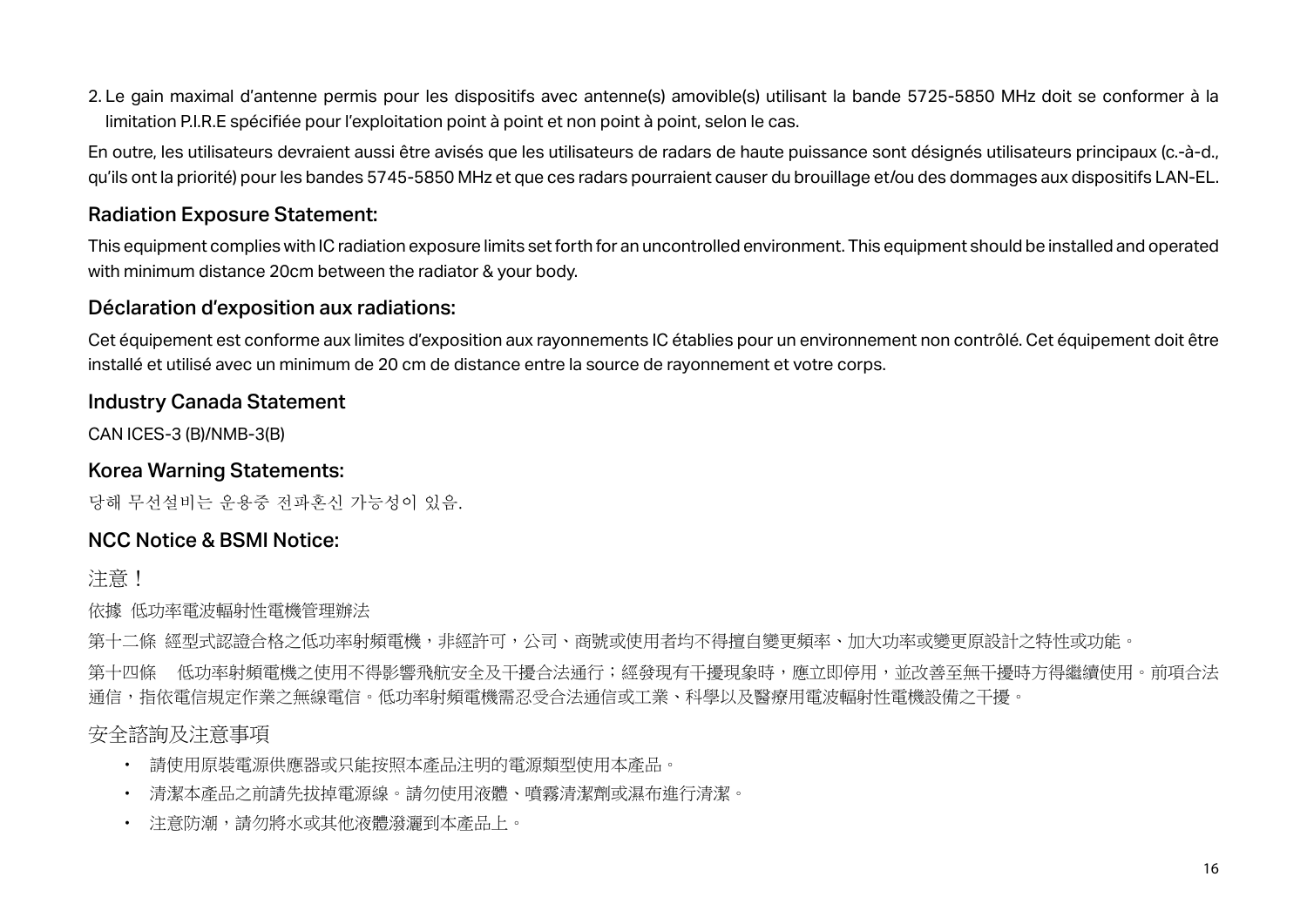- 插槽與開口供涌風使用,以確保本產品的操作可靠並防止過熱,請勿堵塞或覆蓋開口。
- 請勿將本產品置放於靠近熱源的地方。除非有正常的通風,否則不可放在密閉位置中。
- 請不要私自打開機殼,不要嘗試自行維修本產品,請由授權的專業人士進行此項工作。



Продукт сертифіковано згідно с правилами системи УкрСЕПРО на відповідність вимогам нормативних документів та вимогам, що передбачені чинними законодавчими актами України.

Safety Information

- When product has power button, the power button is one of the ways to shut off the product; when there is no power button, the only way to completely shut off power is to disconnect the product or the power adapter from the power source.
- Don't disassemble the product, or make repairs yourself. You run the risk of electric shock and voiding the limited warranty. If you need service, please contact us.
- Avoid water and wet locations.
- Adapter shall be installed near the equipment and shall be easily accessible.

 $\vert$ Use only power supplies which are provided by manufacturer and in the original packing of this product. If you have any questions, please don't hesitate to contact us.

For EU/EFTA, this product can be used in the following countries:

| ΑI           | <b>BE</b> | BG | CН  | СY           | $\sim$ $-$<br>◡∠ | nЕ        | ηĸ<br>D٨  |
|--------------|-----------|----|-----|--------------|------------------|-----------|-----------|
| EE           | --        | ES | Е   | FR           | <b>HR</b>        | HU        | −י<br>. . |
| $\sim$<br>∪ו |           |    | - 1 | ◡            | ∽                | <b>MT</b> | <b>NL</b> |
| NΟ           | -         |    | RC  | $\cap$<br>್ರ | اب               | <b>SK</b> | UK        |